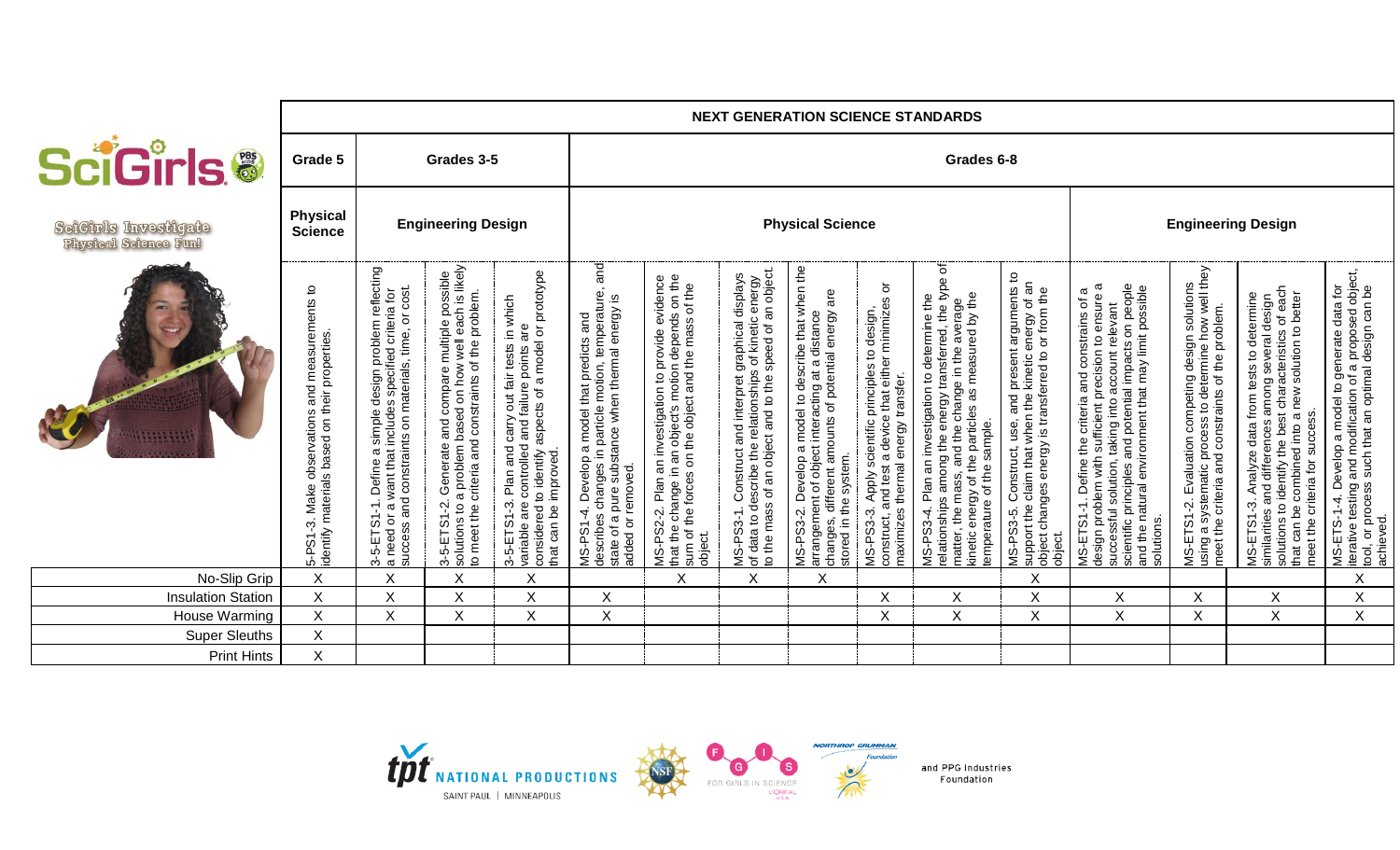|                                                      |                                                                                                                                                                                                       |                                                                                                                     | <b>COMMON CORE STANDARDS FOR ENGLISH LANGUAGE ARTS</b><br>& LITERACY IN SCIENCE AND TECHNICAL SUBJECTS                                                                                                                                   | <b>COMMON CORE STATE STANDARDS FOR</b><br><b>MATHEMATICS</b>                                                                                                                                                                                     |                                                                                                                                                                                                               |                                                                                                                                                                                                                                                                                                |  |  |  |
|------------------------------------------------------|-------------------------------------------------------------------------------------------------------------------------------------------------------------------------------------------------------|---------------------------------------------------------------------------------------------------------------------|------------------------------------------------------------------------------------------------------------------------------------------------------------------------------------------------------------------------------------------|--------------------------------------------------------------------------------------------------------------------------------------------------------------------------------------------------------------------------------------------------|---------------------------------------------------------------------------------------------------------------------------------------------------------------------------------------------------------------|------------------------------------------------------------------------------------------------------------------------------------------------------------------------------------------------------------------------------------------------------------------------------------------------|--|--|--|
| <b>SciGirls®</b>                                     |                                                                                                                                                                                                       | Grade 5                                                                                                             |                                                                                                                                                                                                                                          | Grades 6-8                                                                                                                                                                                                                                       | Grade 7                                                                                                                                                                                                       | Grade 8                                                                                                                                                                                                                                                                                        |  |  |  |
| SeiCirls Investigate<br><b>Physical Science Funl</b> |                                                                                                                                                                                                       | <b>Speaking &amp; Listening</b>                                                                                     |                                                                                                                                                                                                                                          | Writing<br><b>Standards</b>                                                                                                                                                                                                                      | <b>Expressions &amp; Equations</b>                                                                                                                                                                            | <b>Statistics &amp; Probability</b>                                                                                                                                                                                                                                                            |  |  |  |
|                                                      | collaborative discussions with diverse partners on<br>and texts, building on others' ideas<br>effectively in a range of<br>and expressing their own clearly.<br>5.1 Engage<br>5 topics<br>grade:<br>ಕ | SL.5.3 Summarize the points a speaker makes<br>claim is supported by<br>easons and evidence<br>and explain how each | appropriate facts and relevant, descriptive details<br>to support main ideas or themes; speak clearly at<br>SL.5.4 Report on a topic or text or present an<br>sequencing ideas logically and using<br>an understandable pace<br>opinion, | Conduct short research projects to answer<br>a question (including a self-generated question),<br>drawing on several sources and generating<br>additional related, focused questions that allow<br>for multiple avenues of exploration.<br>W.6.7 | mathematical problems posed with positive and<br>numbers, fractions, and decimals), using tools<br>negative rational numbers in any form (whole<br>7. EE.B.3 Solve multi-step real-life and<br>strategically. | Construct and interpret scatter plots for<br>patterns of association between two quantities<br>Describe patterns such as clustering, outliers,<br>bivariate measurement data to investigate<br>positive or negative association, linear<br>association, and nonlinear association.<br>8.SP.A.1 |  |  |  |
| No-Slip Grip                                         | $\mathsf X$                                                                                                                                                                                           | X                                                                                                                   | X                                                                                                                                                                                                                                        | $\pmb{\times}$                                                                                                                                                                                                                                   | $\mathsf X$                                                                                                                                                                                                   |                                                                                                                                                                                                                                                                                                |  |  |  |
| <b>Insulation Station</b>                            | $\mathsf X$                                                                                                                                                                                           | X                                                                                                                   | X                                                                                                                                                                                                                                        | X                                                                                                                                                                                                                                                | X                                                                                                                                                                                                             | X                                                                                                                                                                                                                                                                                              |  |  |  |
| House Warming                                        | $\mathsf{X}$                                                                                                                                                                                          | X                                                                                                                   | X                                                                                                                                                                                                                                        | $\sf X$                                                                                                                                                                                                                                          | X                                                                                                                                                                                                             | X                                                                                                                                                                                                                                                                                              |  |  |  |
| <b>Super Sleuths</b>                                 | $\sf X$                                                                                                                                                                                               | $\sf X$                                                                                                             | X                                                                                                                                                                                                                                        | $\overline{\mathsf{X}}$                                                                                                                                                                                                                          |                                                                                                                                                                                                               |                                                                                                                                                                                                                                                                                                |  |  |  |
| <b>Print Hints</b>                                   | $\sf X$                                                                                                                                                                                               | X                                                                                                                   | Χ                                                                                                                                                                                                                                        | Χ                                                                                                                                                                                                                                                | X                                                                                                                                                                                                             |                                                                                                                                                                                                                                                                                                |  |  |  |